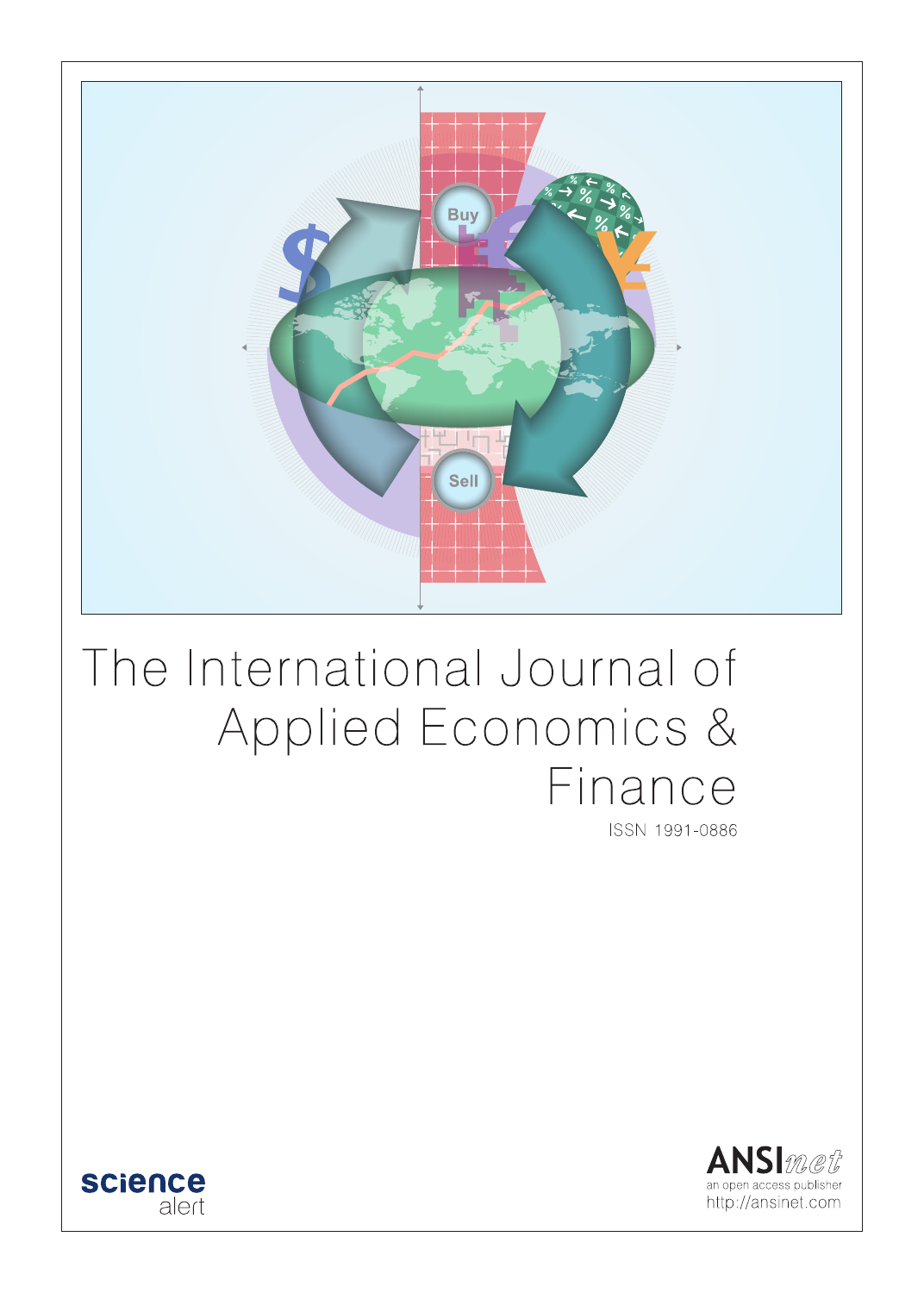ISSN 1991-0886 DOI: 10.3923/ijaef.2018.1.8



## **Research Article Profitability of Listed Ghanaian Banks Determined by the Stylized Facts**

 $^1$ Joseph Kwadwo Tuffour,  $^1$ Patience Asante Owusu and  $^2$ Kenneth Ofori-Boateng

1 Department of Banking and Finance, Faculty of Accounting and Finance, University of Professional Studies, P. O. Box LG 149, Legon, Accra, Ghana

2 Department of Finance and Accounting, Faculty of Business, Ghana Institute of Management and Public Administration, P. O. Box AH 50, Achmota, Accra, Ghana

### Abstract

Background and Objective: The financial performance of firms have been postulated to be influenced by factors internal to the firm as well as those external to the control of the firms' management. The study examined internal and external determinants of bank profitability in Ghanaian banking industry. Materials and Methods: A panel data of 6 banks listed on the Ghana Stock Exchange was analyzed over the period 2010-2015, using pooled regression models. Results: The statistical results revealed that major determinants of bank profitability in Ghana include the bank capital adequacy, liquidity, total assets and real interest rate. Bank liquidity has significant negative effect on both return on assets and return on equity, while bank operating efficiency has negative and significant influence on only return on equity. On the other hand, while bank capital adequacy was positive and significant for determining both return on assets and return on equity, that of bank total assets has positive and significant influence on only return on assets. Conclusion: With respect to the external factors, the results show that real interest rate has significant positive relationship with both return on assets and return on equity, making it a key determinant of bank profitability unlike gross domestic product. It is recommended that banks should consider their interest rate carefully so that, bank performance can be enhanced. Also, efficient and effective liquidity management should be implemented by bank managers to ensure that banks do not become insolvent. Banks should therefore be encouraged to look beyond local market and strategically expand their operations to other markets and sectors of the economy. The government should implement policies to stimulate the growth of the economy to facilitate financial transactions.

Key words: Profitability, Ghana Stock Exchange, return on assets, return on equity, firms' management

Citation: Joseph Kwadwo Tuffour, Patience Asante Owusu and Kenneth Ofori-Boateng, 2018. Profitability of listed Ghanaian banks determined by the stylized facts. Int. J. Applied Econ. Finance, 12: 1-8.

Corresponding Author: Joseph Kwadwo Tuffour, Department of Banking and Finance, Faculty of Accounting and Finance, University of Professional Studies, P. O. Box LG 149, Legon, Accra, Ghana Tel: +233244291579

Copyright: © 2018 Joseph Kwadwo Tuffour et al. This is an open access article distributed under the terms of the creative commons attribution License, which permits unrestricted use, distribution and reproduction in any medium, provided the original author and source are credited.

Competing Interest: The authors have declared that no competing interest exists.

Data Availability: All relevant data are within the paper and its supporting information files.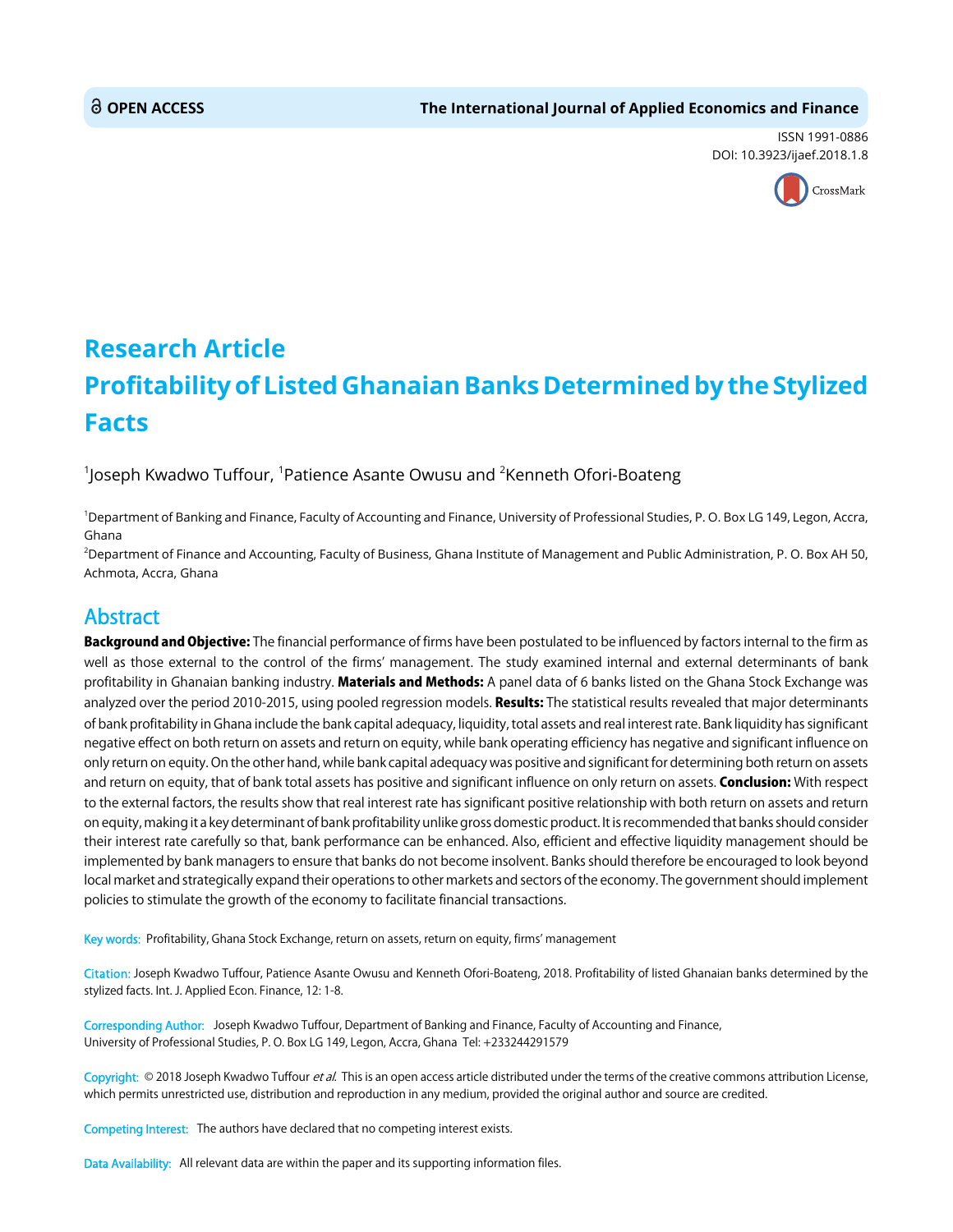#### INTRODUCTION

The trends in financial deregulation, technological advancement, financial innovation and globalization are certainly posing new challenges for market participants in the Ghanaian financial sector. In reality, developments in technology and telecommunications are facilitating the borders of electronic banking and internet based financial products and services. According to Khrawish<sup>1</sup> and Asomaning<sup>2</sup>, these developments are certainly re-shaping the structure of financial institutions with regard to internal operations, interaction with customers and inter-institutional relations. Moreover, there has been a proliferation of new financial services as well as overlapping of markets activities between banks and non-bank financial intermediaries. All these developments surely have implications on the cost, revenue and hence the profitability of financial institutions.

This is particularly the case in Ghana where some businesses and individuals rely heavily on bank credit for both survival and growth. Financial institutions play the role of financial intermediation. They also collect and mobilize resources to finance businesses and developmental projects which are essential for economic development. An efficient financial system was a prerequisite for proper financial intermediation. This leads to sustainable private sector financial investment and the promotion of entrepreneurship.

The financial system contains a broad range of institutions which can be categorized into bank and non-bank financial institutions in Ghana, however, the banking system dominates<sup>3</sup>. It was estimated that, the banking system in Ghana contributes about 70% of the financial sector<sup>2,4</sup>. This makes the commercial banking sector critical to the development of the economy as failure of this sector could have adverse systemic effect on the entire economy.

According to Asomaning<sup>2</sup>, financial sector policies were characterized by severe financial repressions and most of the credit was channeled to the public sector. This triggered a series of reforms which included the liberalization of allocative controls of banks, restructuring of insolvent banks and reforms to prudential regulation and supervision<sup>2</sup>. Since the reforms were made, the banking sector has experienced a lot of private investments, making it one of the most important contributors to GDP in the county. Owing to the massive capital injection in the sector by both local and foreign investors, it has become necessary to investigate whether or not there exist factors that influence profitability and eventually performance of banks in Ghana.

Theoretically, the structure conduct performance (SCP) model relates three factors that determine the profitability of

banks<sup>5</sup>. According to Baye<sup>6</sup>, the structure of an industry refers to the factors such as technology, concentration and market conditions. Conduct relates to how individual firms behave in the market. Performance on the other hand was the resulting profits and social welfare that arise in the market. The SCP paradigm views these three aspects of the industry as being integrally related and asserts that the market structure causes firms to behave in a certain way of allocating resources leading to either an efficient or inefficient market<sup>6</sup>. As an alternative to the SCP model, Demsetz<sup>7</sup> proposed the efficiency hypothesis where higher profits of banks are due to high efficiency level, which in turn, leads to larger profit and market shares<sup>5</sup>. This hypothesis stipulates that a bank which operates more efficiently than its competitors gains higher profits. The capital asset pricing model introduced by Treynor8 describes the relationship between risk and expected return such that systematic risk and expected return are highly correlated. The asset pricing theory asserts that in a competitive market, arbitrage will assure equilibrium pricing according to risk and return<sup>9</sup>.

In banking literature, the determinants of profitability are empirically well explored although the definition of profitability varies among studies<sup>10-13</sup>. Although, a number of studies have been undertaken on bank profitability $14-15$ , the determinants of listed banks' profitability in Ghana needs further examination given new data and establishment of more banks in the last decades.

Bank profitability should therefore, reflect bank-specific risk, as well as macroeconomic risks or non-diversifiable (systematic) risk. In the light of this, most studies on determinants of profitability of commercial banks have considered bank specific factors (internal factors) as well as industry or external macroeconomic factors. In view of filling the gap, the objective of the study is to examine internal and external determinants of profitability [from the perspective of return on equity (ROE) and return on assets (ROA)] of banks listed on the Ghana Stock Exchange from 2010-2015.

#### MATERIALS AND METHODS

For the dependent variable of the present study, return on assets (ROA) and the return on equity (ROE) have been used extensively as measures of profitability by researchers such as Golin<sup>16</sup> and Ofosu-Hene and Amoh<sup>3</sup>. The ROA indicates how effectively a bank was managing its assets to generate income. The problem with ROA was that it excludes from the total assets off-balance sheet items thereby understating the value of assets. This can eventually create a positive bias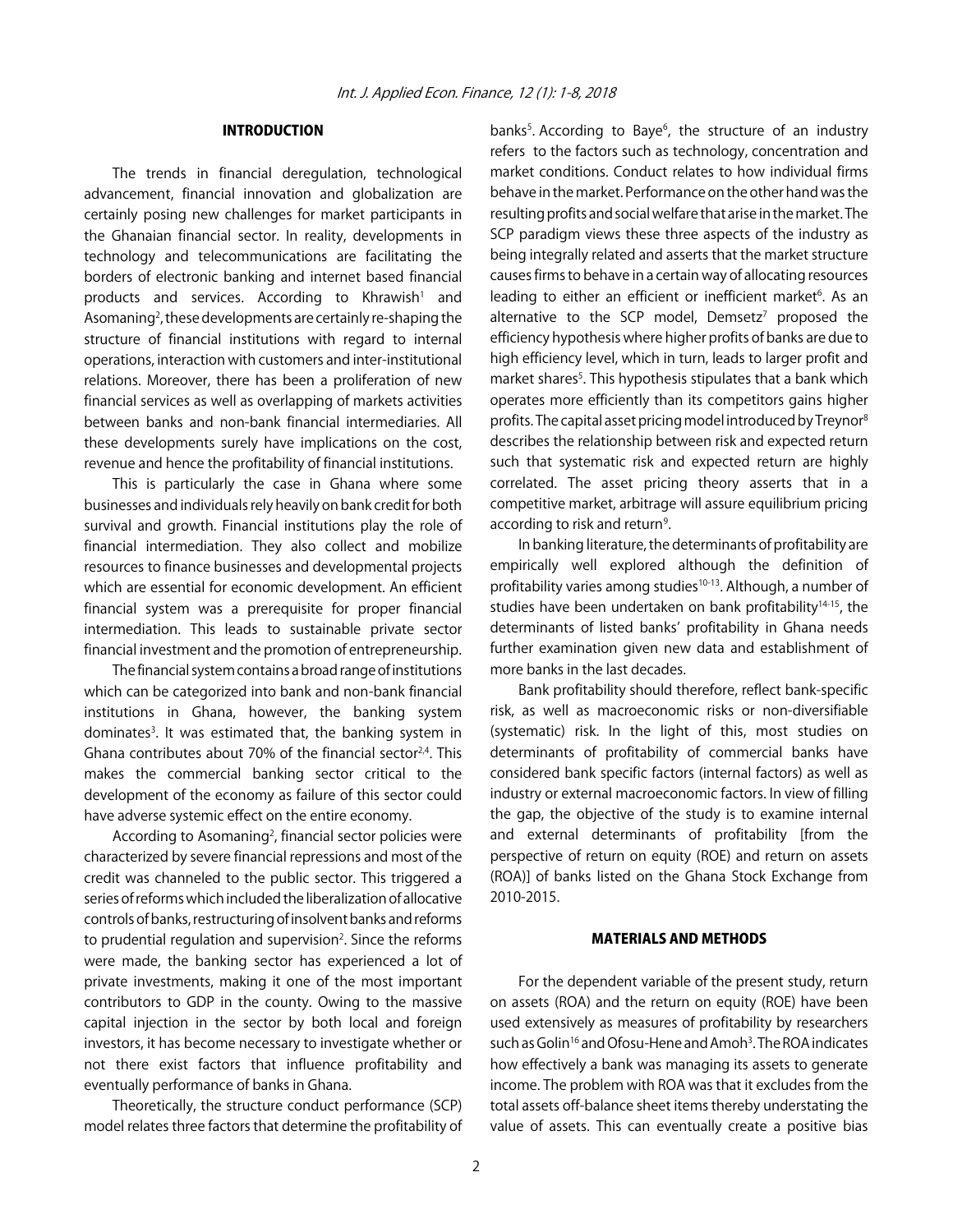where ROA was overstated in the evaluation of bank performance. Nevertheless, Rose and Hudgins<sup>11</sup> have argued that ROA was one of the most important measures of profit in recent banking literature. The studies of Hassan and Bashir<sup>17</sup>, Haron<sup>10</sup> and Alkassim<sup>12</sup> have all adopted ROA as a measure of profit.

As an alternative measure of profitability, the ROE was computed by dividing net income by equity. It measures the income earned on each unit of shareholders capital. The shortfall of this measure was that banks with high financial leverage tend to generate a higher ratio. Besides banks with high financial leverage may be associated with a higher degree of risk although these banks may register high ROE. Thus, ROE may sometimes fall short in exposing the true financial health of banks. Another challenge with using ROE was that it was affected by regulation. However, ROE is commonly used in conjunction with ROA.

From the financial statement and empirical literature, a variety of variables capable of influencing a bank's financial performance can be identified. The determinants that receive most attention in the banking literature are costs, assets, liability composition and size. As a measure of bank costs, the capital ratio has been used for assessing capital adequacy and the general health of banks. The levels of capitalization of banks help in times of financial distress. This was likely to translate into high financial profitability. In the study of the determinants of banks' performance for twelve countries selected from Europe, North America and Australia, Bourke<sup>18</sup> noticed a significant positive relationship between capital adequacy and profitability. Bourke<sup>18</sup> shows that the higher the capital ratio is, the more profitable a bank will be. Similarly, the study of Ofosu-Hene and Amoh<sup>3</sup> concludes that banks which are well-capitalized are more profitable than others.

The size of a bank is important in determining success. Boyd and Runkle<sup>19</sup>, in their banking performance study, conclude that an inverse relation exists between size and profitability. Similar results are obtained by Jiang et al.<sup>20</sup> for Hong Kong, implying that larger banks achieve a lower level of profits than smaller ones. However, findings from both Sinkey<sup>21</sup> and Staikouras and Wood<sup>22</sup> are mixed. The former shows that firm size impacts banking profitability negatively for large banks but positively for small ones. The latter also concludes that medium-sized banks earn the highest return followed by small banks.

Expenses management is also conceived to affect performance. In practice, the lower the expense of a bank, the higher the bank's profit will be. Such a negative relation between expenses and profitability has been supported by studies of Kanchu and Kumar<sup>15</sup>, Bourke<sup>18</sup> and Jiang *et al.*<sup>20</sup>,

implying that profitable banks are able to operate at lower cost. On the contrary, Molyneux and Thornton<sup>23</sup> find that the expense variable affects European banking profitability positively. With regards to non-interest income ratio, when banks are more diversified, they can generate more income sources, thereby reducing its dependency on interest income which was easily affected by the adverse macroeconomic environment<sup>15</sup>. The results of Jiang *et al.*<sup>20</sup> show that diversified banks in Hong Kong appear to be more profitable. Gischer and Juttner<sup>24</sup>, however, find that fee income generating businesses actually exert a negative impact on banks' profit.

The macroeconomic external factors of bank financial profitability are determinates which bank management cannot directly control. In spite of this, the ability of management to anticipate changes in the bank's external setting and making efforts to take advantage of such anticipated changes was critical. In the banking sector, external conditions affecting banking operations can be deduced. First of all, there was likelihood that higher demand for bank credit during periods of economic boom generates better returns than in times of recession. High aggregate growth rate may strengthen the debt servicing capacity of domestic borrowers and therefore, contribute to less credit risk and vice versa<sup>25,26</sup>. Thus, it was expected that an improvement in economic growth helps bank performance. Studies that recognize the importance of economic growth on banking performance include Ofosu-Hene and Amoh<sup>3</sup>, Gerlach *et al.*<sup>27</sup> and Moreno<sup>28</sup>.

Secondly, it was generally believed that a rising interest rate should lead to higher banking sector profitability by increasing the spread between the saving and the borrowing rates<sup>15</sup>. Hanweck and Kilcollin<sup>29</sup> find that this relationship was particularly apparent for smaller banks in the USA during the 1976-1984. Small banks may have difficulty in maintaining profit levels whenever their interest rates fall. Further studies<sup>14,22</sup> indicate a positive relationship between interest rates and bank profitability.

Thirdly, the effect of inflation was also another important determinant of banking performance. In practice, in periods of high inflation rates, there were high loan interest rates and thus high income. Swarnapali<sup>30</sup>, however, asserts that the effect of inflation on banking performance depends on whether inflation was anticipated or unanticipated. The relationship between inflation and bank performance was mixed31. If inflation was fully anticipated and interest rates are adjusted accordingly, a positive effect on profitability will result. However, its adverse effect causes cash flow difficulties for borrowers. Indeed, if the banks are sluggish in adjusting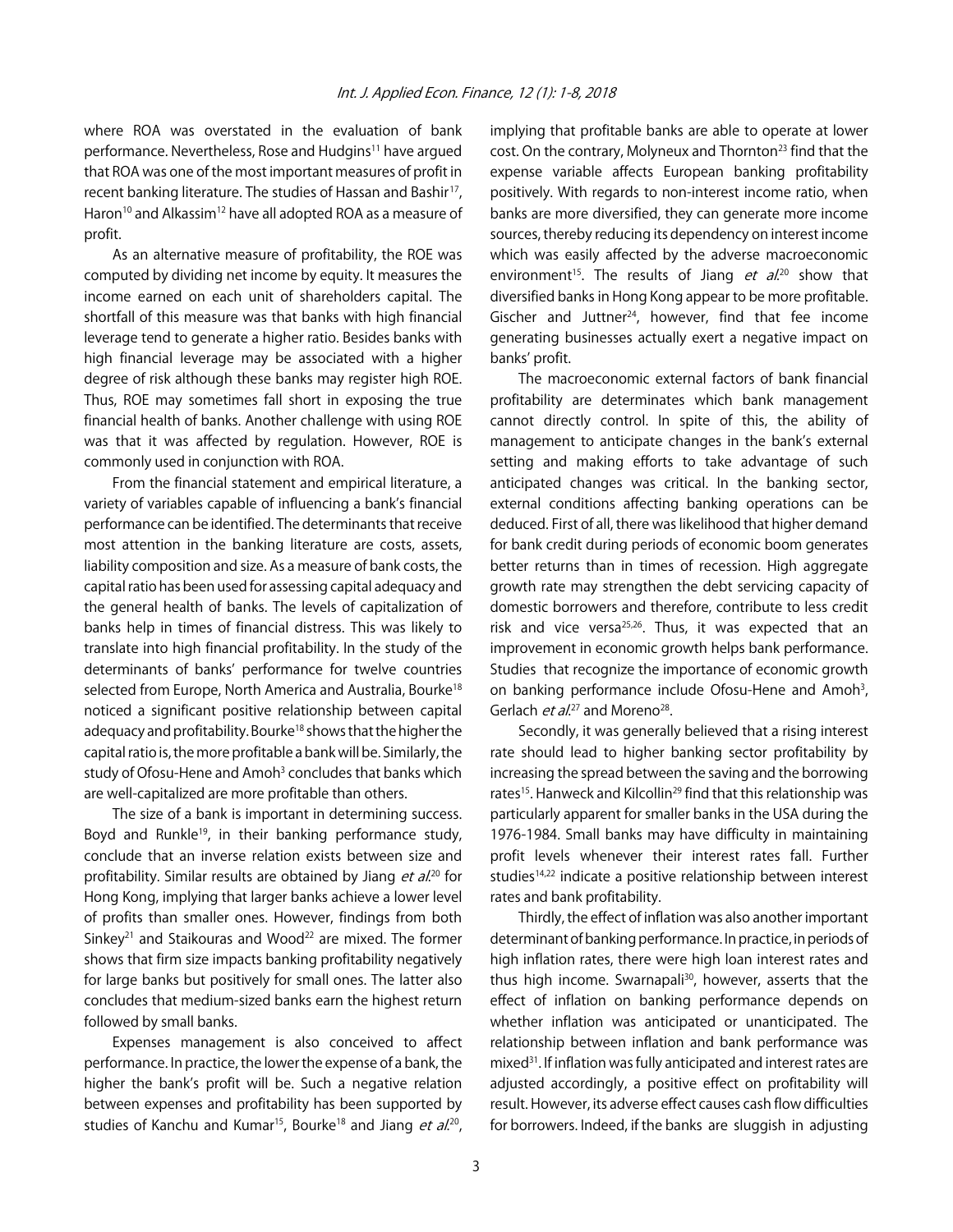their interest rates when there was a rise in inflation, then bank costs may increase faster than bank revenues leading to losses. Ofosu-Hene and Amoh<sup>3</sup> concludes that high and variable inflation may cause difficulties in planning and negotiating loans.

The study was analyzed using panel regression technique. According to Vong and Chan<sup>32</sup>, panel data were commonly used because it has the advantage of giving more information as it consists of both the cross sectional and the time series information. Secondary data was obtained from six listed banks (these are Cal Bank Limited, Ecobank Ghana Limited, GCB Bank Limited, HFC Bank Limited, Societe-Generale Bank Limited and Standard Chartered Bank Limited) on the Ghana Stock Exchange from 2010-2015. However, data on external factors was sourced from the Ghana Statistical Service (GSS) and Bank of Ghana. Based on the literature review, the model of profitability is specified as:

$$
BPERF = f(I^*, E^*)
$$

where, I\* and E\* are the sets of internal and external determinants of bank performance (BPERF). This informs the functional specification. The linear model below employed earlier by Khrawish<sup>1</sup>, is adopted for this study:

$$
BPERF_{it} = \beta_0 + \beta_1 BOE_{it} + \beta_2 BCA_{it} + \beta_3 BL_{it} + \beta_4 BAQ_{it} + \beta_5 BTA_{it} + \beta_6 GDPG_{it} + \beta_7 RIR_{it} + \epsilon_{it}
$$

Where:

|                 | $BPERF = Bank performance (ROA and ROE)$                  |
|-----------------|-----------------------------------------------------------|
| $\beta_0$       | $=$ Intercept coefficient                                 |
| $\beta_i$       | $=$ Coefficient for each of the independent variables     |
| BOE             | $=$ Bank operating efficiency                             |
| <b>BCA</b>      | $=$ Bank capital adequacy                                 |
| BL              | $=$ Bank liquidity                                        |
| BAQ             | $=$ Bank asset quality                                    |
| BTA             | $=$ Bank total assets                                     |
|                 | $GDPG =$ Annual growth rate for gross domestic product    |
| <b>RIR</b>      | $=$ Real interest rate                                    |
| $\epsilon_{it}$ | = Error term, where $\varepsilon_{it} = \mu_i + \gamma_t$ |
| t               | $=$ Time, annual                                          |
| ÷.              | $=$ ith individual firm                                   |

The study specifies an econometric model with bank profitability represented by return on assets (ROA) and return on equity (ROE) separately. The independent variables were both internal and external factors. The internal factors were operating efficiency (BOE), measured as the ratio of expenses to loan, capital adequacy (BCA) measured as the ratio of equity

to total assets, liquidity (BL) measured as advances to deposits ratio, asset quality (BAQ) measured as provision for bad debt to total advances and total assets (BTA) measured as the natural log of total assets. The external factors used were annual growth of gross domestic product (GDPG) and real interest positive whiles BL and BOE results for BCA, BAQ and BTA in the model were positive factors, both GDPG and RIR to be negative. With respect to the external factors both GDPG and RIR were expected to have positive relationship with profitability.

#### RESULTS AND DISCUSSION

Descriptive statistics of variables: Four internal factors and two external factors were used as independent variables. Both descriptive and inferential methods of data analyse were employed. The statistical method used was pooled panel regression method. Analytical tools and techniques used to examine the data were regression and t-test for determining the significance level of the independent variables. In addition, means and standard deviations were also calculated and situated within the benchmarks of minimum and maximum of the respective variables. These were done using E-views analytical software. The level of probability used for checking the significance of the independent variables was the standard 5% (0.05). The descriptive statistics of these variables are presented in Table 1.

It can be observed from Table 1 that over the period of the study, banks listed on the Ghana Stock Exchange have been performing quite well with a ROA mean of 8.2164%. It implies that, the average annual return on assets of the banks is about 8%, with standard deviation of 4.132%. Thus, the variability of the firms not generating the mean ROA is 4. The ROA has a minimum return of about 1.17% and a maximum of 14.87%. This portrays a poor performance of the listed banks.

| Table 1: Results of descriptive statistics |  |  |  |
|--------------------------------------------|--|--|--|
|--------------------------------------------|--|--|--|

| Variables*  | Mean     | <b>SD</b> | Minimum | Maximum |  |
|-------------|----------|-----------|---------|---------|--|
| <b>ROA</b>  | 8.216    | 4.132     | 1.17    | 14.87   |  |
| <b>ROE</b>  | 22.917   | 10.145    | 1.16    | 40.39   |  |
| <b>BOE</b>  | 15.093   | 7.974     | 4.73    | 52.28   |  |
| <b>BCA</b>  | 12.581   | 3.228     | 6.90    | 19.31   |  |
| <b>BAQ</b>  | 1.710    | 1.442     | 0.09    | 7.13    |  |
| <b>BTA</b>  | 20.321   | 0.805     | 18.49   | 21.62   |  |
| <b>BL</b>   | 76.579   | 28.637    | 23.10   | 92.15   |  |
| <b>GDPG</b> | 7.633    | 3.060     | 4.00    | 14.40   |  |
| <b>RIR</b>  | $-2.126$ | 2.869     | $-6.91$ | 2.10    |  |

Source: Authors' calculated based on data from study banks and Ghana statistical service. \*ROA: Return on assets, ROE: Return on equity, BOE: Bank operating efficiency, BCA: Bank capital adequacy, BAQ: Bank asset quality, BTA: Bank total assets, BL: Bank liquidity, GDPG: Annual growth rate of gross domestic product, RIR: Real interest rate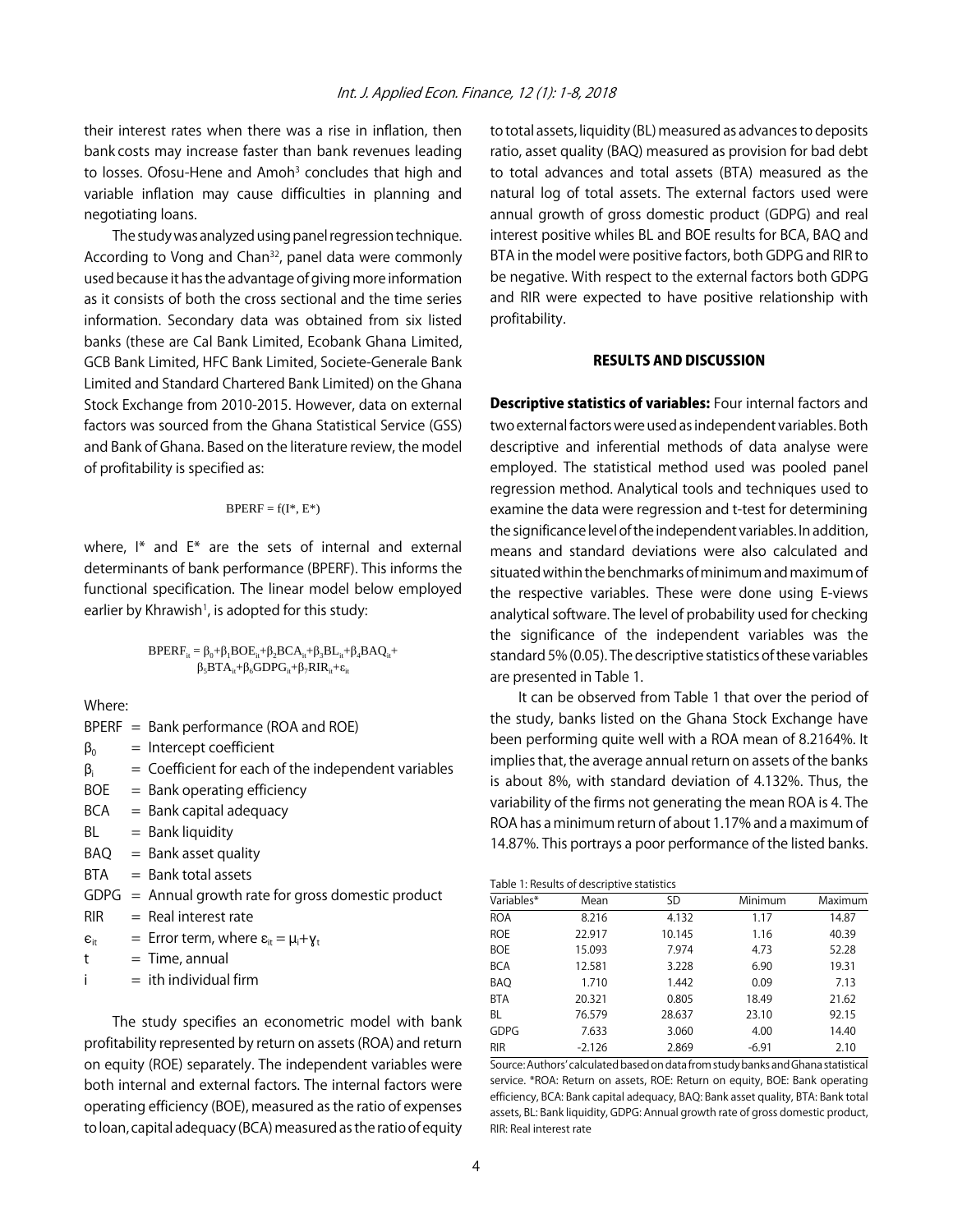The result indicated that the mean of annual ROE is 22.917%. This means banks listed on the stock exchange generate an average return of 22.9% on the equity investments of shareholders. This means that listed banks generate relatively better returns as compared with the use of ROA as indicator of performance. However, the standard deviation from the mean ROE is as high as 10 and this indicates a high variability. The minimum ROE is 1.16% with a maximum return as high as 40.29%. This implies that, depending on the situation, equity holders can get as low as 1.16% or gain as high as 40% on their equity investments. Overall, it can be observed from the results that, although the average ROE was higher than the ROA, it was more risky as it was associated with higher standard deviation, thus, a higher possibility of not achieving the average ROE as compared to the ROA.

With respect to the independent variables the results indicate that, the mean of bank operating efficiency was 15.093. This comes with a minimum value of 4.73 and a maximum value 52.28. The mean figure shows that listed banks were relatively efficient in terms of expenses they make as compare to their loans. Bank capital adequacy for this study was measured as the ratio of equity to total assets. It can be seen from the Table 1 that it has a mean of 12.581 with a minimum value of 6.90 and a maximum value of 19.31. This means that most of the banks in Ghana were leverage and also confirms the fact that majority of the banks rely on debt as a source of funding for their operations.

Bank asset quality used in this study was measured as the provision for bad debt to total advances. The BAQ has a mean of 1.7 with minimum and maximum figures as 0.09 and 7.13, respectively. This indicates that most banks in Ghana were doing well in terms of recovering the loans they give to their customers. Moreover, bank liquidity measured as advance to deposit ratio was quite high indicating that most of the listed banks give out customers deposits as loans. It has a mean of 76.5794 with minimum and maximum figures as 23.10 and 92.15, respectively.

In addition, bank total assets indicate the size of a particular bank. It was measured as the natural log of total assets. From Table 1, banks listed on the Ghana Stock Exchange were relatively of the same size with a standard deviation of 0.8 and minimum and maximum figures as 18.49 and 21.62, respectively. Thus, the banks were relatively of the same size.

Real interest rate (RIR) has its mean as -2.126%. The minimum and maximum figures are -6.91 and 2.10%, respectively with a standard deviation of 2.869. The mean figure of -2.1267% indicate that over the period of study real

Table 2: Regression results of return on assets model

|             |             |                |          | Significance |
|-------------|-------------|----------------|----------|--------------|
| Regression  | Coefficient | Standard error | t-ratio  | level        |
| CONS        | $-34.902$   | 18.864         | $-1.850$ | 0.075        |
| <b>BOE</b>  | $-0.015$    | 0.093          | $-0.61$  | 0.877        |
| <b>BCA</b>  | 0.550       | 0.189          | 2.906    | $0.007***$   |
| <b>BAQ</b>  | 0.348       | 0.420          | 0.827    | 0.415        |
| <b>BL</b>   | $-0.061$    | 0.030          | $-2.046$ | $0.050**$    |
| <b>BTA</b>  | 1.888       | 0.857          | 2.203    | $0.036**$    |
| <b>GDPG</b> | 0.095       | 0.231          | 0.410    | 0.685        |
| <b>RIR</b>  | 0.668       | 0.276          | 2.418    | $0.022**$    |

Source: Authors' calculated based on data from study banks and Ghana statistical service, \*\*,\*\*\*indicate significance at 5 and 1% levels respectively, R-Squared: 0.485, adjusted R-squared: 0.356, F-statistic: 3.761 (0.005)

interest rate has remain relatively negative. This may also be due to the fact that Ghana's inflation has been quite high coupled with low nominal deposit rate. The mean GDPG figure from Table 1 is 7.633% with a standard deviation of 3.060. The mean figure indicate that Ghana's GDP has grown around 7%. The highest growth recorded over the period is 14.4% with the lowest around 4%. This connotes the fact that the economy of Ghana has been growing quite well.

Pooled regression results for ROA model: Two pooled regressions were run using two different profitability indicators, ROA and ROE. The results for ROA are reported in Table 2.

The F-statistic of 3.761, with a probability value of 0.005 indicates that the overall model was significant and that all the independent variables were jointly significant in causing variation in the dependent variable. The results of the diagnostics indicate that the regression model has not been misspecified and as such worth discussing.

It can be seen from the result that the bank operating efficiency has negative effect on return on assets over the period of the study. This was in line with the expectation of the study. The expectation was that the higher the expenses of a bank, the weaker its performance. Such a negative relation between expenses and profitability has been supported by studies of Bourke<sup>18</sup> and Jiang *et al.*<sup>20</sup>, implying that profitable banks were able to operate at lower cost. However, the t-ratio of -0.61 was non-significant as a determinant of bank profitability in Ghana.

The results show that there exists a positive effect of bank capital adequacy on return on assets. It has a coefficient of 0.55. This result is highly significant at 1% level. The significant positive relationship between capital adequacy was supported by empirical evidence in literature. For instance, Bourke18 notices a significant positive relation between capital adequacy and profitability, showing that the higher the capital ratio is, the more profitable a bank will be.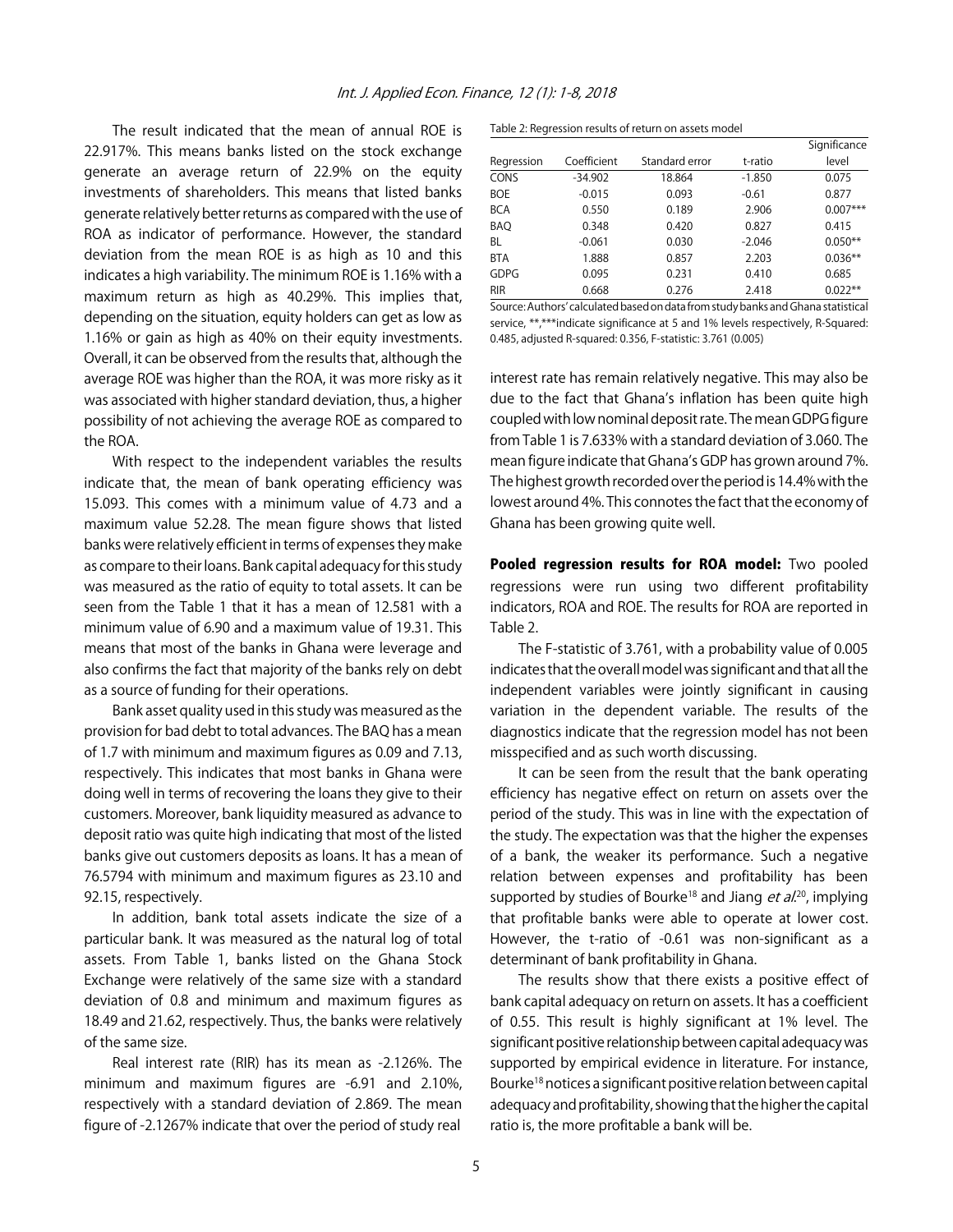|             |             |                |          | Significance |
|-------------|-------------|----------------|----------|--------------|
| Regression  | Coefficient | Standard error | t-ratio  | Level        |
| CONS        | 28.112      | 39.825         | 0.706    | 0.486        |
| <b>BOE</b>  | $-0.638$    | 0.196          | $-3.248$ | $0.003***$   |
| <b>BCA</b>  | 1.004       | 0.400          | 2.513    | $0.018**$    |
| <b>BAQ</b>  | $-0.625$    | 0.888          | $-0.704$ | 0.487        |
| <b>BL</b>   | $-0.296$    | 0.063          | $-4.691$ | $0.000***$   |
| <b>BTA</b>  | 1.867       | 1.810          | 1.032    | 0.311        |
| <b>GDPG</b> | 0.013       | 0.488          | 0.027    | 0.979        |
| <b>RIR</b>  | 1.316       | 0.583          | 2.255    | $0.032**$    |

Table 3: Regression results of return on equity model

Source: Authors' calculated based on data from study banks and Ghana statistical service, \*\*,\*\*\*indicate significance at 5 and 1% levels, respectively, R-squared: 0.619, Adjusted R-squared: 0.583, F-statistic: 6.494 (0.000)

Asset quality was another variable used as internal determinant of bank profitability in this study. From the results in Table 2, asset quality has positive effect on profitability of banks. This means that bank profitability increase if the bank was very efficient in collecting its debt. However, asset quality was not significant. This implies that in spite of its positive effect, capital adequacy do not have significant influence on bank profitability making it an unimportant determinant of bank profitability in Ghana.

The empirical findings of this study revealed that there exists a negative and significant relationship between bank liquidity and return on assets. This suggested that as banks give higher percentage of their deposit as loans their performance falls. This may be due to the fact that banks become more illiquid as most of their deposits were given out making it difficult to meet their immediate obligations to customers which can lead to financial distress.

The estimated results revealed that bank total assets which indicate bank size was positive and significant in influencing bank performance. It must be noted that the size of bank accounts for size related economies of scale. Size is a result of a bank strategy but the variable alone does not guarantee the earning of excess returns. The findings of this study contradicts the empirical findings of  $\text{Sinkev}^{21}$ , that firm size impacts banking profitability negatively for large banks but positively for small ones. Moreover, Staikouras and Wood<sup>22</sup> also conclude that medium-sized banks earn the highest return followed by small banks. This therefore suggests that banks in Ghana gains in efficiency as their size expands.

The findings of the study indicated that there was positive effect of GDP growth on profitability of banks<sup>33,34</sup>. This means that as the size of a country expand in terms of productivity, bank profitability increases. This was therefore, in line with the expectation of the study because as productivity was increasing in a country, it presupposes that investors were borrowing which put the banks in a position to increase interest income through lending. This result was also

supported by Gerlach *et al.*<sup>27</sup>, who indicated that a high aggregate growth rate may strengthen the debt servicing capacity of domestic borrowers and therefore, contribute to less credit risk. Unfortunately, the low t-ratio of 0.410 indicated that GDPG was non-significant in determining the profitability of listed banks.

The result of real interest rate indicates that the real interest rate has positive effect on profitability of banks listed on GSE over the study period. The result was therefore, in line with the empirical findings of Staikouras and Wood<sup>22</sup> and Cheang14. They indicated that falling interest rates during recession led to slower growth in loans and increase in loan loss.

Pooled regression results for ROE model: The pooled regression results of how internal and external factors affect the profitability of listed banks using ROE as the dependent variable are presented in Table 3. About 58.3% of variations in ROE during the period 2010-2015 were explained by the independent variables. It therefore, suggests that the explanatory power of ROE model was relatively higher than that of ROA. The F-statistic of 6.494, with a probability value of 0.000 indicated that the overall model was highly significant and that all the independent variables were jointly significant in causing variations in ROE.

The results in Table 3 also indicate that bank operating efficiency (BOE) has negative effect on return on equity. The expectation was that the higher the expenses of a bank the weaker it financial performance. The negative coefficient means that profitable banks were able to operate at lower cost. However, unlike the case of ROA, BOE was significant in influencing ROE at 1% level. In addition, the results show that bank capital adequacy has a positive effect on return on equity. This means that as capital adequacy increases, profitability increases. This result was significant at 5% level.

Asset quality has negative relationship with profitability of banks listed on the Ghana Stock Exchange (GSE). However, this was not significant. Bank liquidity has negative and significant effect on return on equity. This is highly significant at 1% level. It means that an increase in bank liquidity will cause bank profitability to fall. This indicated that as banks become more illiquid as most of their deposits are offered as loans, it becomes difficult to meet day to day running of the bank. The estimated results from the study reveal that bank total assets which indicate bank size was positive in influencing bank performance. In this case, the larger the size of a bank, the better was its performance. However, in the case of ROE, BTA was non-significant in influencing bank profitability.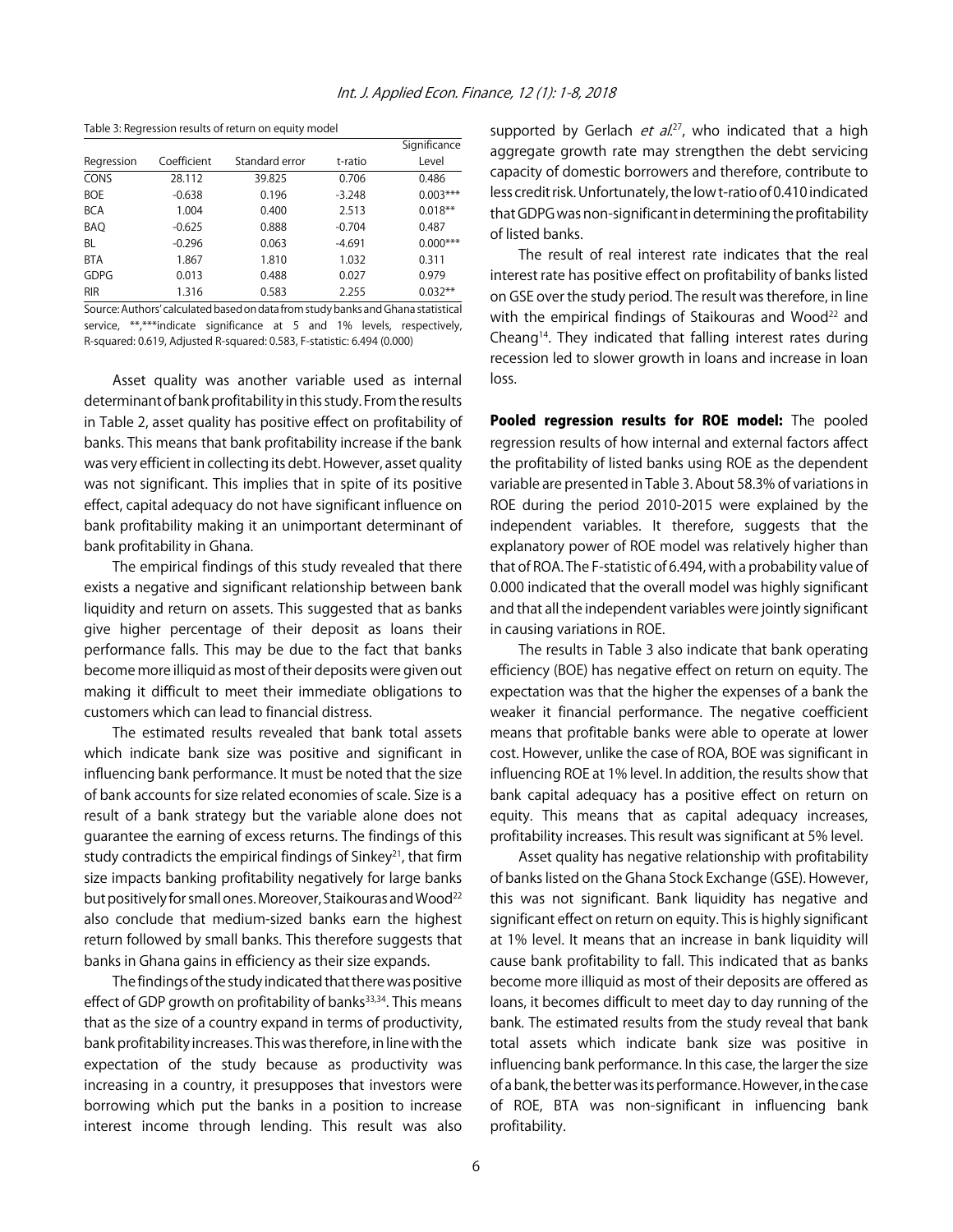With respect to external factors, real GDP growth and real interest rate were used. The findings of the study indicate that GDP growth and profitability of banks were positively related. This means that as the size of a country expand in terms of productivity, bank profitability increase. On the other hand, the t-ratio indicates that GDPG was not significance in determining ROE. Finally, with real interest rate, the result indicates a positive effect on profitability of banks. The result indicates that RIR was highly significant in influencing ROE.

#### CONCLUSION AND POLICY RECOMMENDATIONS

The study examined the determinants of bank profitability using banks listed on the Ghana Stock Exchange. The statistical results revealed that major determinants of bank profitability in Ghana included the bank capital adequacy, liquidity, total assets and real interest rate. Whiles liquidity have significant negative relationship with both return on assets and return on equity, that of bank operating efficiency is only negatively significant with return on equity. On the other hand, while bank capital adequacy has positive and significant effect on both return on assets and return on equity that of bank total assets is only positive and significant on return on assets. With respect to the external factors, the results show that real interest rate has significant positive effect on both ROA and ROE making it a key determinant of bank profitability unlike GDPG.

These results have policy implementations. In the first place, bank re-capitalization is important so that bank financial performance can be boosted. Banks should endeavour to retain earnings to boost up capital. Secondly, efficient and effective liquidity management should be adopted by bank managers to ensure that banks do not become insolvent. Since banks are less profitable when less liquid, bank managers should be encouraged to invest in more liquid assets. This will not only improve bank profitability but it will also enable banks to meet their short term obligations as they fall due.

In addition, economies of scale derived from bank size play a crucial role in bank profitability. The benefit of size would reflect in the ability to reach wider markets. Banks should therefore, be encouraged to entre other local market as well as strategically operate in other international markets and economies. Finally, a healthy economy is a prerequisite for healthy banking system. In an economy where government stimulates the creation of jobs and the right investment climate for both local and foreign investors, banks are likely to perform well.

#### SIGNIFICANCE STATEMENTS

This study discovers the internal and external factors which can be beneficial for commercial banks listed on Ghana Stock Exchange. This study help the researchers to uncover the critical factors of concern with respect to determining banks' return on assets and return on equity. Thus, a new theory on the determinants of banks' financial performance within the Ghanaian context may be arrived at.

#### **REFERENCES**

- 1. Khrawish, H.A., 2011. Determinants of commercial banks performance: evidence from Jordan. Int. Res. J. Finance Econ., 81: 148-159.
- 2. Asomaning, K.K., 2017. Deepening financial sector requires greater access to private pools of equity capital. January 6, 2017.. http://citifmonline.com/2017/01/06/deepeningfinancial-sector-requires-greater-access-to-private-pools-ofequity-capital/
- 3. Ofosu-Hene, E.D. and P. Amoh, 2016. Risk management and performance of listed banks in Ghana. Eur. J. Bus. Sci. Technol., 2: 107-121.
- 4. Bawumia, M., T. Owusu-Danso and A. McIntyre, 2008. African financial reforms: IMF country focus. IMF survey. Ghana's reforms transform its financial sector. May 22, 2008. International Monetory Fund. http://www.imf.org/en/News/ Articles/2015/09/28/04/53/socar052208a
- 5. Grygorenko, O., 2009. Effects of price setting on bank performance: The case of Ukraine. Master's Thesis, Kyiv School of Economics, Ukraine.
- 6. Baye, M.R., 2010. Managerial Economics and Business Strategy. 7th Edn., McGraw-Hill, USA., pp: 253-254.
- 7. Demsetz, H., 1973. Industry structure, market rivalry and public policy. J. Law Econ., 16: 1-9.
- 8. Treynor, J.L., 1961. Market value, time and risk. August 8, 2017, pp: 1-46. https://ssrn.com/abstract=2600356
- 9. Horne, V.J.C. and J.M. Wachowicz, 2008. Fundamentals of Financial Management. 13th Edn., Pearson Education Financial Times, Upper Saddle River, New Jersey, USA., pp: 106-120.
- 10. Haron, S., 2004. Determinants of Islamic bank profitability. Global J. Finance Econ., 1: 11-33.
- 11. Rose, P.S. and S.C. Hudgins, 2005. Bank Management and Financial Services. 6th Edn., McGraw-Hill, New York.
- 12. Alkassim, F.A., 2005. The profitability of Islamic and conventional banking in GCC Countries. A comparative study. Master's Thesis, University of Wales Bangor, United Kingdom.
- 13. Ariffin, N.M., 2012. Liquidity risk management and financial performance in Malaysia: Empirical evidence from Islamic banks. Aceh Int. J. Soc. Sci., 1: 68-75.